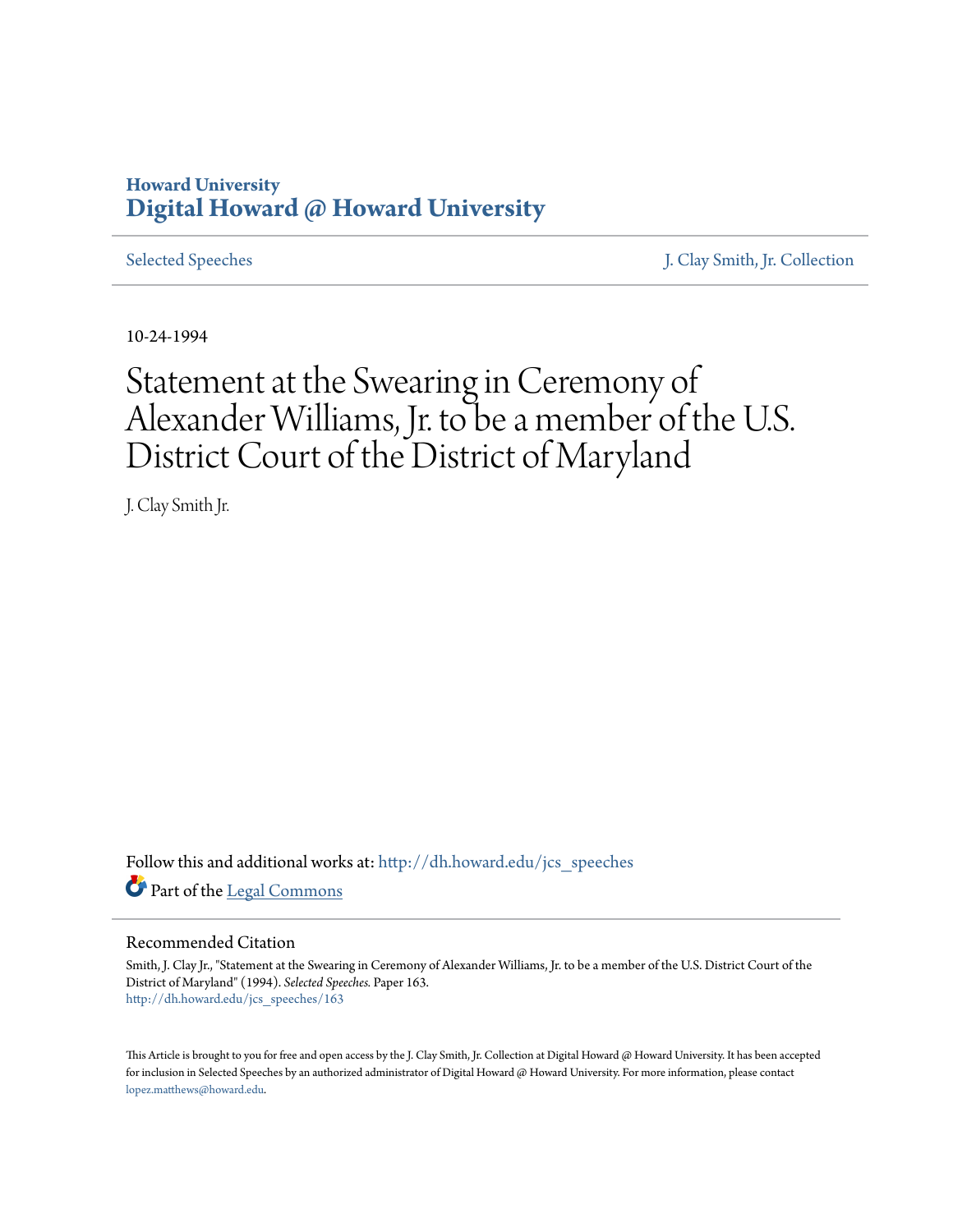HOWARD UNIVERSITY 2900 VAN NESS STREET, N.W. WASHINGTON, D.C. 20008



 $\frac{1}{2}$  -  $\frac{1}{2}$  -  $\frac{1}{2}$ 

statement at the Swearing in Ceremony of Alexander Williams, Jr. to be a member of the u.s. District Court of the District of Maryland

October 24, 1994

This is an historical event in the history of the federal judiciary. The U.S. District Court for the District of Maryland is about to receive Alexander Williams, Jr., lawyer, to serve as a u.s. District Judge with the blessings of a unanimous vote by the u.s. Senate. The Senate made the right decision for the people. Further, the nomination by President Clinton and the confirmation by the U.S. Senate attests to the tenacity and perseverance of Alexander Williams, Jr., two qualities, among others, that he brings to the Court. His confirmation by the Senate, after delay, affirms the principle that "the cream does rise to the top."

Howard University School of Law is proud of Alexander Williams, Jr. The faculty and students are proud of him, and the Alumni of our law school, in diverse ways, send Alexander Williams, Jr. warm expressions of congratulations from across the country.

But this occasion cannot close without a very brief reflection on the legal history of Måryland. Between 1875 and 1880, a black lawyer by the name of James Harris Wolff came to Maryland to practice law. At that time blacks were barred from being admitted to the bar in the state of Maryland. However, James Harris Wolff became the first black lawyer admitted to practice in the united States Circuit Court of Maryland around 1878. Today, some one